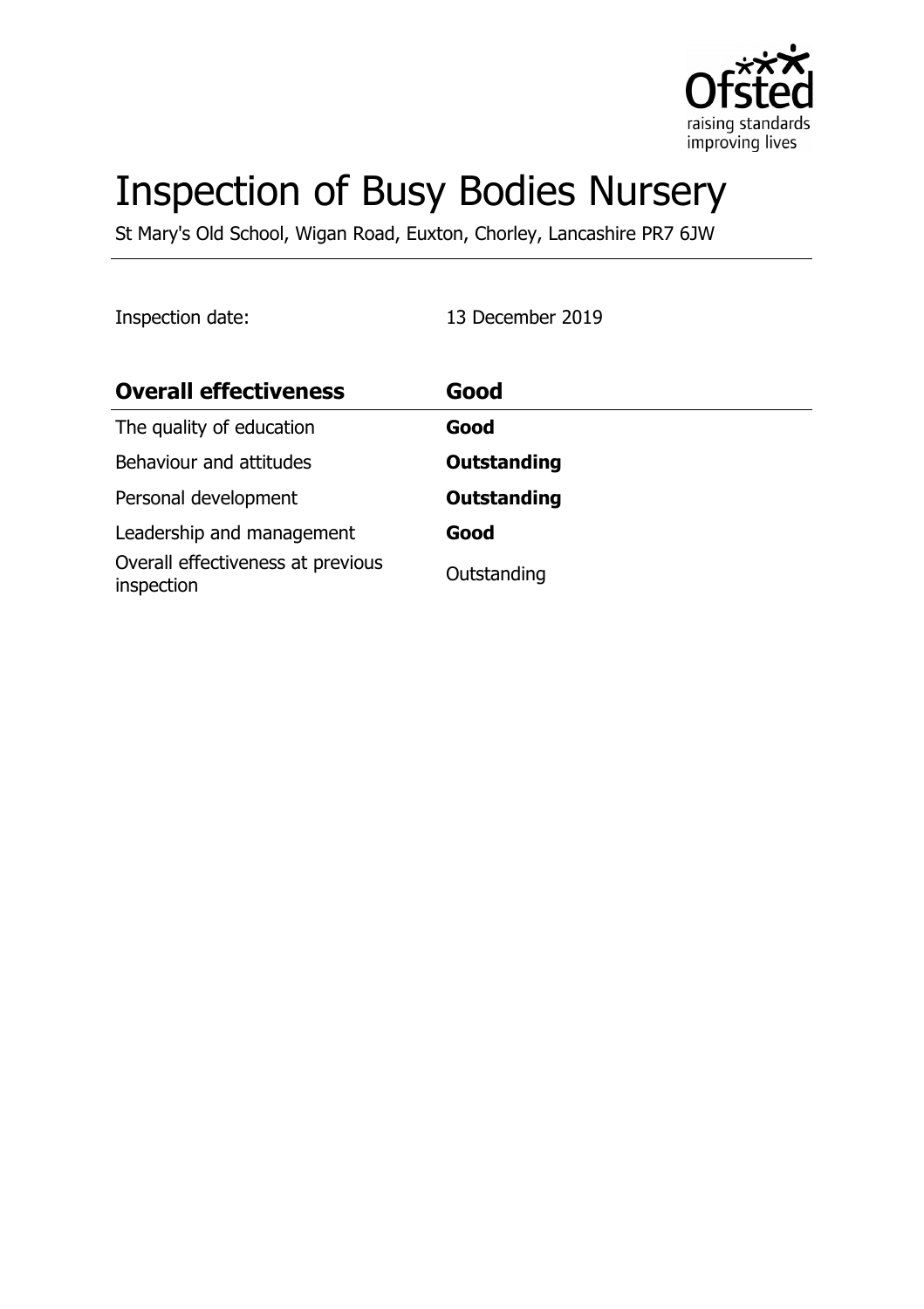

# **What is it like to attend this early years setting?**

### **The provision is good**

Children are extremely happy in their play and explore the vibrant, warm and welcoming nursery with an abundance of confidence and enthusiasm. They eagerly seek out their friends and staff on arrival and quickly become immersed in a wide range of exciting experiences that ignite their passion for learning. Children are highly motivated and have extremely positive attitudes towards their learning. Babies concentrate intently on completing puzzles and persevere in this initially challenging task. They are guided by nurturing staff who sensitively offer guidance, encouraging children to develop a can-do attitude.

Older children demonstrate impressive confidence in social situations as they converse with visitors. They ask why visitors are at their nursery and confidently share what they think of the setting. Occasionally, however, some staff do not give children enough time to think and respond and demonstrate what they know.

Children are developing an outstanding awareness of the community in which they live. For example, they frequently visit a local residential home which affords children wonderful opportunities to engage with the older generation and understand their role in society. Furthermore, children describe how they have provided toys and resources for a nursery in Gambia, as they have 'nothing to play with'. Staff teach children about those less fortunate than themselves and children bring in items such as food and clothes to distribute in the community.

## **What does the early years setting do well and what does it need to do better?**

- Staff are exceptionally kind and caring and build excellent bonds with children through a highly successful key-person system. They are positive role models and support each child effectively, taking into account their individual needs and interests. Children's efforts are enthusiastically celebrated. For example, staff recognise children's achievements, dedication and attitudes through 'star of the week' awards.
- $\blacksquare$  Meticulous attention is given to the provision of enrichment activities that build on children's existing skills and abilities and prepare them for life in the modern world. For example, children are offered swimming lessons, enjoy music activities and also engage in forest school experiences where they learn how to manage risks and to keep themselves safe.
- $\blacksquare$  Partnerships with parents are strong. Detailed information is gathered when children first start at the nursery, which helps inform children's starting points. Staff value and respect parents as partners in their children's learning and encourage regular contributions through the sharing of next steps and children's achievements at home. Furthermore, parents benefit from their own learning opportunities as they are invited to attend first-aid courses alongside staff.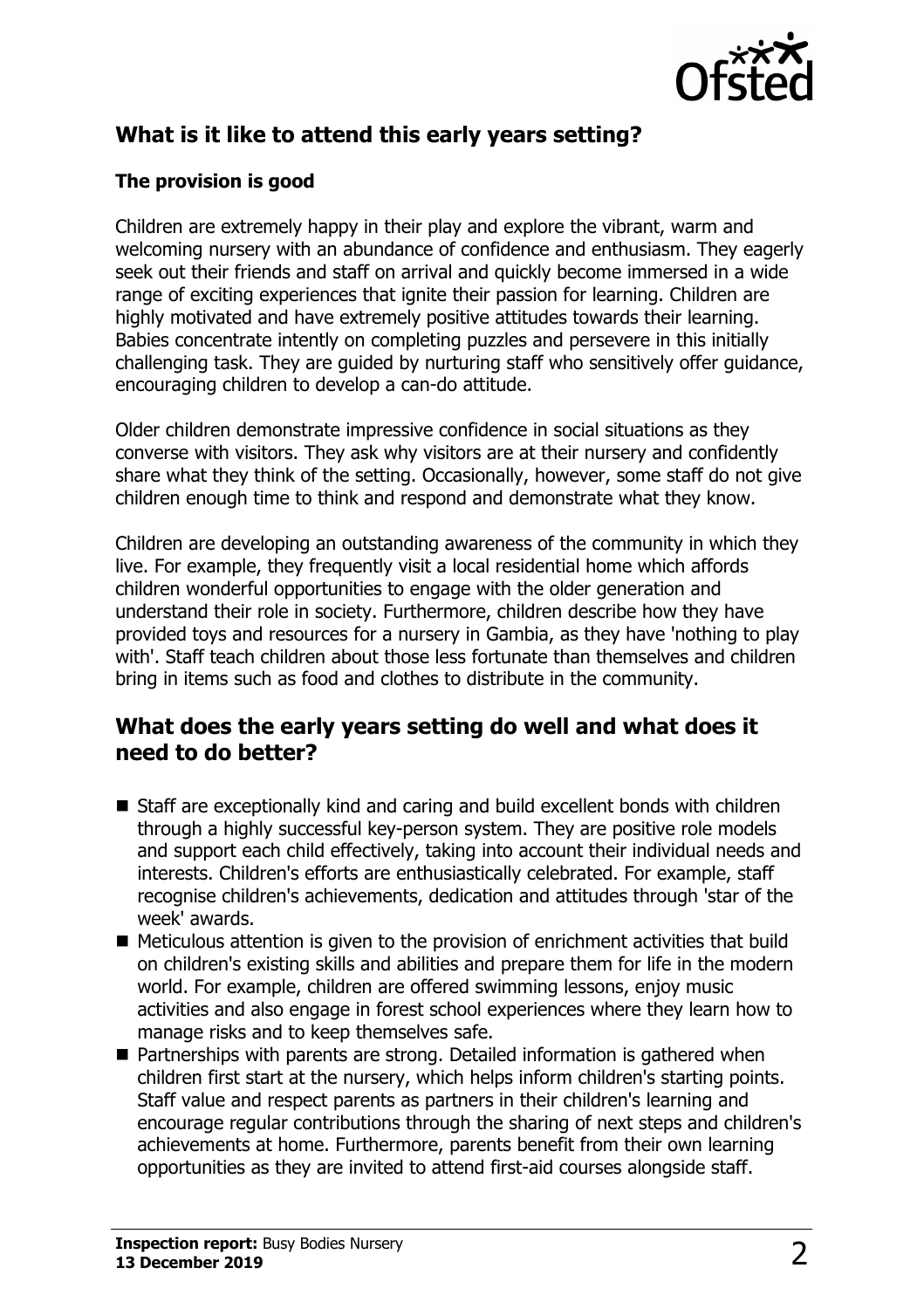

- Children are learning to develop very healthy lifestyles. They engage in wellbeing activities such as yoga, that staff use to help calm and focus children in readiness for learning. Children follow stringent hygiene procedures as they diligently wash their hands for meals and snacks and after blowing their nose. They choose the meals they wish to eat in nursery from a nutritious and balanced selection. Children show a love of exercise as they play energetically outside in the fresh air and enjoy physical activities such as football.
- $\blacksquare$  Children behave extremely well. They listen and respond to the instructions given by staff, share, take turns and play collaboratively with their friends. For example, children work together as they transport a bucket of water in the garden. They show kindness, concern and respect for one another as they help each other to complete tasks.
- Overall, good attention is given to the acquisition of children's language skills. Staff repeat key words and use commentaries during activities to expand on children's communication and understanding. However, occasionally, some staff do not recognise when to stand back and allow children to immerse themselves in their learning as they ask too many questions, often in quick succession.
- $\blacksquare$  The dedicated and committed staff team is supported by passionate leaders who show a strong focus and determined drive to provide high-quality care and education for children. Staff are highly reflective in their practice and benefit from supervision meetings and observations of their practice to help them improve further. They engage in regular training and carry out their own professional research to strengthen their knowledge and skills.

## **Safeguarding**

The arrangements for safeguarding are effective.

Staff have a robust understanding of their role and responsibilities in child protection. They confidently describe the action they would take if they had concerns about a child or the practice of a colleague. Diligent leaders continually test staff's knowledge and understanding of safeguarding matters through discussion at meetings and on-the-spot questioning. Policies and procedures are detailed and available to parents so all concerned know that the welfare of the child is paramount. Staff complete checks of the playrooms and outdoor areas to ensure that children are able to play and learn in a safe and secure environment.

## **What does the setting need to do to improve?**

#### **To further improve the quality of the early years provision, the provider should:**

 $\blacksquare$  use questioning techniques effectively to expand on children's experiences and know when to stand back and allow children time to consolidate their learning and understanding.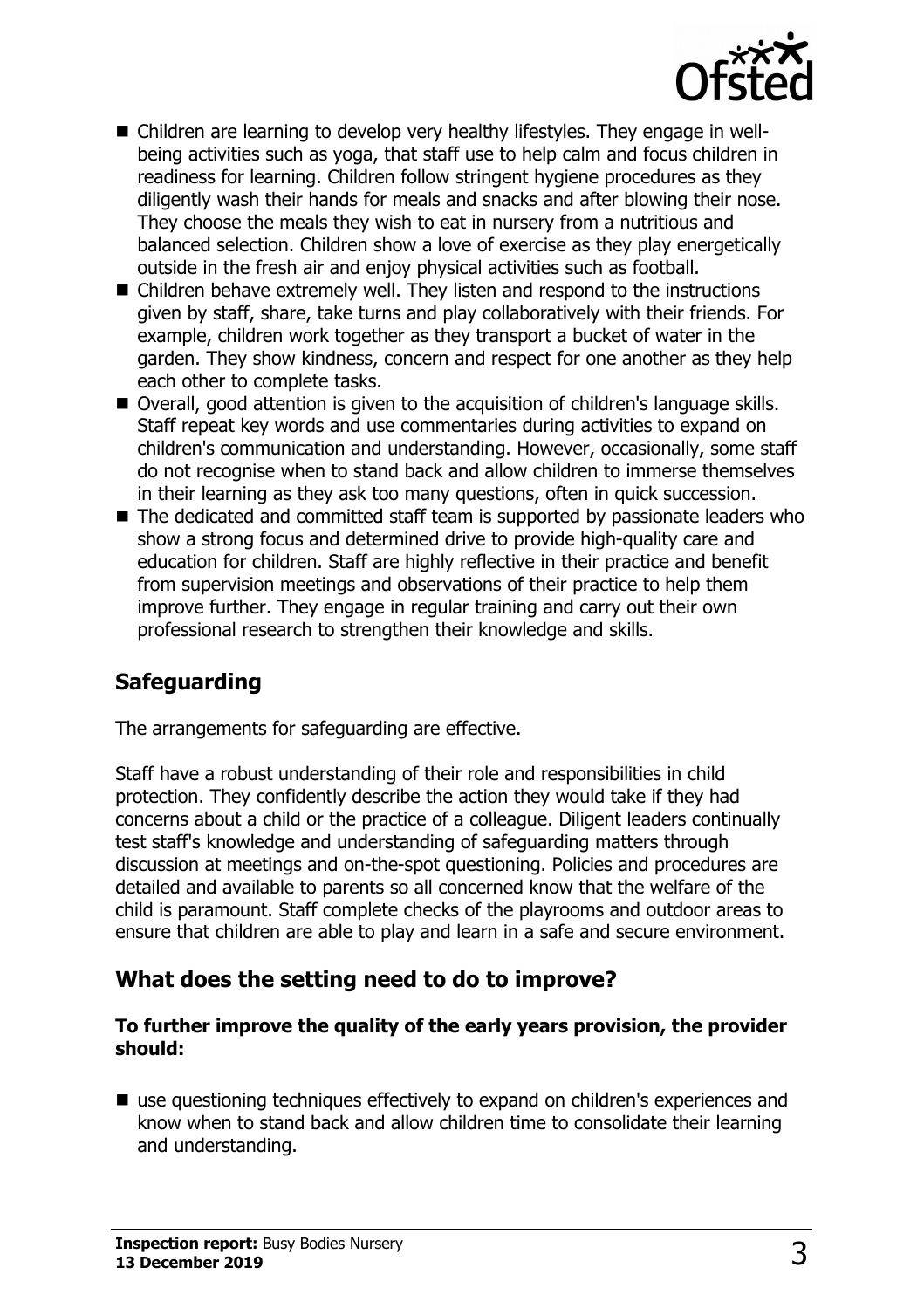

| <b>Setting details</b>                       |                                                                                      |
|----------------------------------------------|--------------------------------------------------------------------------------------|
| Unique reference number                      | 309726                                                                               |
| <b>Local authority</b>                       | Lancashire                                                                           |
| <b>Inspection number</b>                     | 10129144                                                                             |
| <b>Type of provision</b>                     | Childcare on non-domestic premises                                                   |
| <b>Registers</b>                             | Early Years Register, Compulsory Childcare<br>Register, Voluntary Childcare Register |
| Day care type                                | Full day care                                                                        |
| Age range of children                        | $0$ to 4                                                                             |
| <b>Total number of places</b>                | 55                                                                                   |
| Number of children on roll                   | 77                                                                                   |
| Name of registered person                    | Busy Bodies (Euxton) Ltd                                                             |
| Registered person unique<br>reference number | RP528038                                                                             |
| Telephone number                             | 01257 241 119                                                                        |
| Date of previous inspection                  | 31 July 2015                                                                         |

# **Information about this early years setting**

Busy Bodies Nursery registered in 1998. The nursery employs 24 members of childcare staff, all of whom hold appropriate early years qualifications, ranging from level 2 to level 6. One has early years teacher status. The nursery opens from Monday to Friday for 50 weeks of the year. Sessions are from 8am until 6pm. The nursery provides funded early education for two-, three- and four-year-old children.

# **Information about this inspection**

# **Inspector**

Karen Cox

#### **Inspection activities**

- $\blacksquare$  The inspector looked at relevant documentation, including training logs and evidence of the suitability of staff working in the setting.
- $\blacksquare$  A joint observation of teaching was conducted with the manager.
- $\blacksquare$  The inspector and the manager completed a tour across all areas of the nursery to understand how the early years provision and the curriculum are organised.
- $\blacksquare$  The inspector held discussions with staff, children and parents at appropriate times during the inspection.
- $\blacksquare$  A meeting was held between the inspector and members of the management team.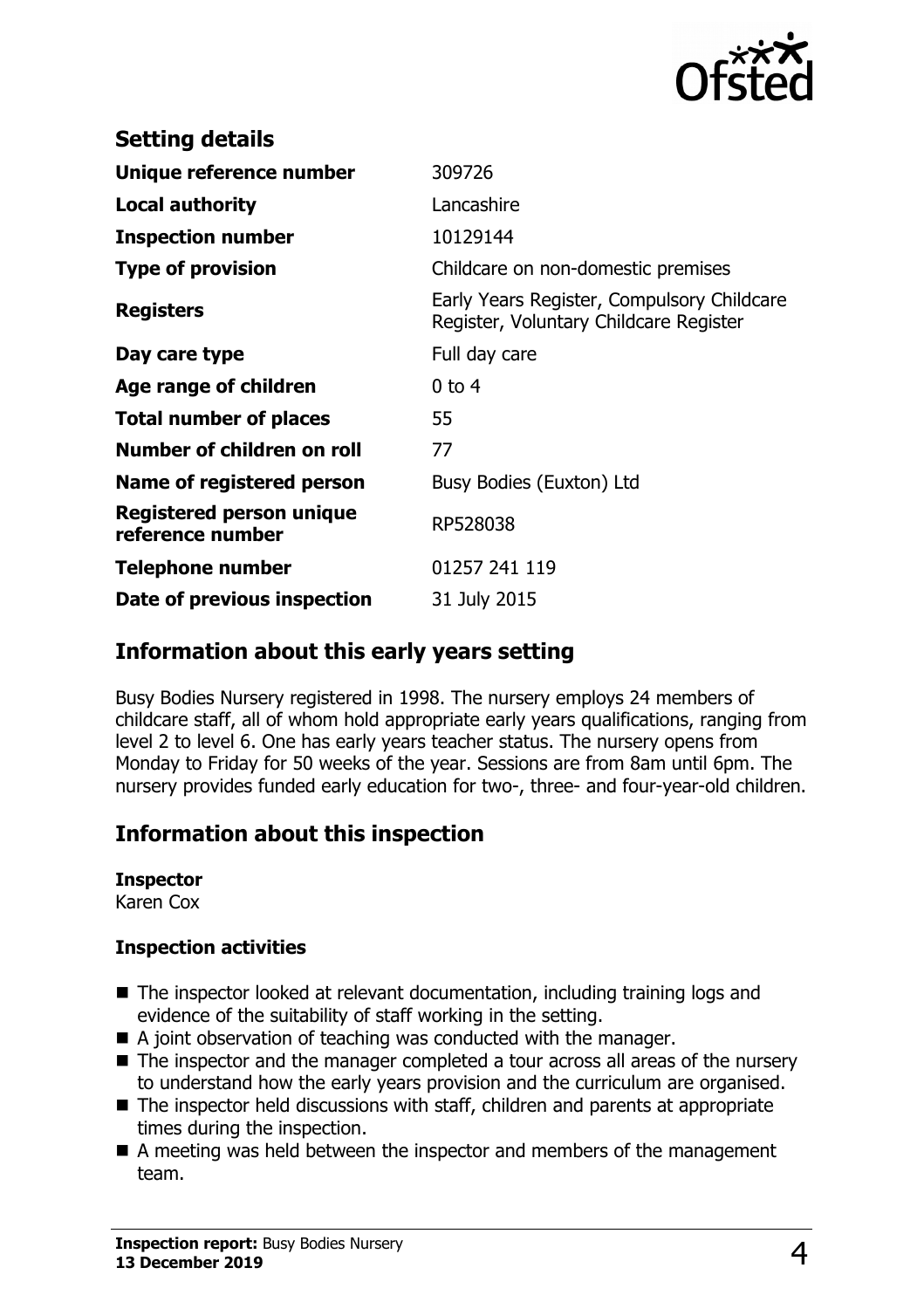

We carried out this inspection under sections 49 and 50 of the Childcare Act 2006 on the quality and standards of provision that is registered on the Early Years Register. The registered person must ensure that this provision complies with the statutory framework for children's learning, development and care, known as the early years foundation stage.

If you are not happy with the inspection or the report, you can [complain to Ofsted.](http://www.gov.uk/complain-ofsted-report)